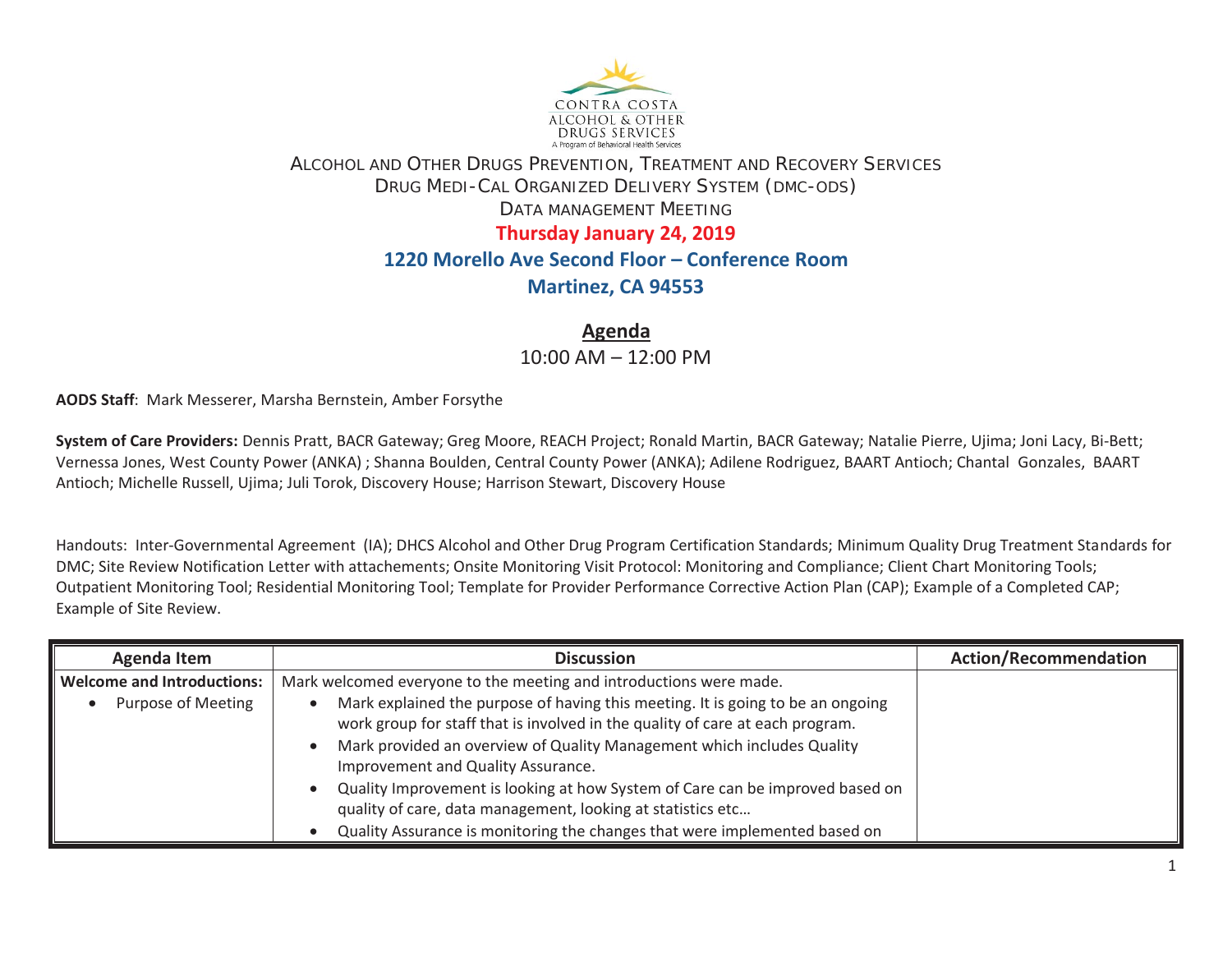|                           | Quality Improvement.                                                                                                                                                                                                                                                                                                                                                                                                                                                                                                                                                                                                                                                                                                                                                                                                                                                                                                                                                                                                                                                                                                                                                                                                                                                                                                                                                                                                                                                                                                                                                                                                                                                                                                                                                                                                                                                                                                                                                                             |                                                                          |
|---------------------------|--------------------------------------------------------------------------------------------------------------------------------------------------------------------------------------------------------------------------------------------------------------------------------------------------------------------------------------------------------------------------------------------------------------------------------------------------------------------------------------------------------------------------------------------------------------------------------------------------------------------------------------------------------------------------------------------------------------------------------------------------------------------------------------------------------------------------------------------------------------------------------------------------------------------------------------------------------------------------------------------------------------------------------------------------------------------------------------------------------------------------------------------------------------------------------------------------------------------------------------------------------------------------------------------------------------------------------------------------------------------------------------------------------------------------------------------------------------------------------------------------------------------------------------------------------------------------------------------------------------------------------------------------------------------------------------------------------------------------------------------------------------------------------------------------------------------------------------------------------------------------------------------------------------------------------------------------------------------------------------------------|--------------------------------------------------------------------------|
|                           | This work group is going to be looking at data and how it can be used inform                                                                                                                                                                                                                                                                                                                                                                                                                                                                                                                                                                                                                                                                                                                                                                                                                                                                                                                                                                                                                                                                                                                                                                                                                                                                                                                                                                                                                                                                                                                                                                                                                                                                                                                                                                                                                                                                                                                     |                                                                          |
|                           | decisions.                                                                                                                                                                                                                                                                                                                                                                                                                                                                                                                                                                                                                                                                                                                                                                                                                                                                                                                                                                                                                                                                                                                                                                                                                                                                                                                                                                                                                                                                                                                                                                                                                                                                                                                                                                                                                                                                                                                                                                                       |                                                                          |
|                           | The work group is based on a recommendation that came from the EQRO.<br>$\bullet$                                                                                                                                                                                                                                                                                                                                                                                                                                                                                                                                                                                                                                                                                                                                                                                                                                                                                                                                                                                                                                                                                                                                                                                                                                                                                                                                                                                                                                                                                                                                                                                                                                                                                                                                                                                                                                                                                                                |                                                                          |
| <b>Program Monitoring</b> | County has to conduct both a Fiscal and Programmatic Monitoring review.<br>$\bullet$<br>The Fiscal component is not a full fiscal audit, but to ensure that the allocations<br>$\bullet$<br>the County has provided match the services being rendered.<br>There are several requirements the County must adhere to pertaining to the<br>$\bullet$<br>Monitoring component. They include:<br>$\triangleright$ The Intergovernmental Agreement: This is a State/County contract. This<br>supersedes Title 22.<br>$\triangleright$ Certification Standards: These can be voluntary, however in Contra Costa<br>County even if a Provider chooses not to certify, the County will still<br>monitor to these standards.<br>Minimum Quality Drug Treatment Standards. This is a regulatory piece<br>that the State is requiring.<br>> Code of Federal Regulations: CCR and CFR 42 and 45.<br>The County uses all of these components to create the Monitoring Tools.<br>Mark went over the Monitoring Tools.<br>$\triangleright$ Admin Monitoring Tool.<br>Client Chart Review Monitoring Tool.<br>➤<br>$\triangleright$ Providers should always follow County Policy.<br>There was some discussion regarding how often Providers are monitoring their<br>$\bullet$<br>client charts. Mark advised that if charts are monitored regularly this could allow<br>time for corrections. He emphasized that if providers get outside of the<br>timeframes allotted for certain documentation they cannot go back and alter<br>already signed documentation.<br>Harrison mentioned that Discovery House was told by the State to have a binder<br>that contains Chart Reviews and how they are doing their audits. The binder<br>needs to be centrally stored and also needs to contain how they are doing their<br>corrections. Harrison had a question as to if this needed to be done weekly,<br>monthly etc<br>Mark replied that he is not familiar with the internal binder that Harrison<br>mentioned. | -Inter-Governmental Agreement<br>can be found at dhcs.ca.gov<br>website. |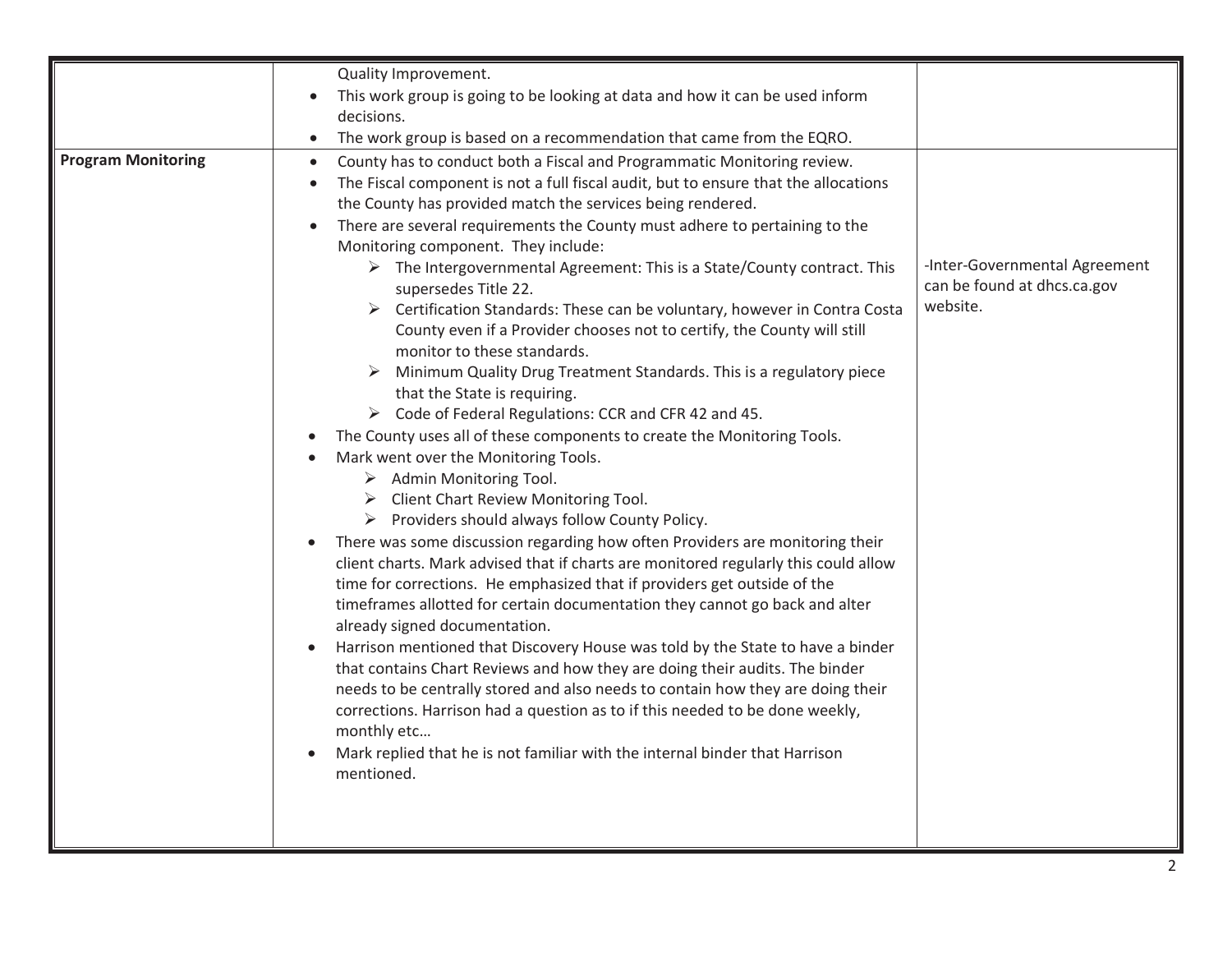|           | Mark provided an example of the letter that is sent out by the County prior to the<br>Site Monitoring Review. Attached to the letter is a check list for Providers to get<br>ready for their site visit.<br>$\triangleright$ Completed Provider Staff Information Form: The County is keeping track<br>of these. These are critical. There is a regulation stating that 30 percent<br>of staff needs to be credentialed.<br>$\triangleright$ County now has to see proof of counselor certifications.<br>$\triangleright$ Marsha advised that there now has to be a copy of a signed Code of<br>Conduct attached to the counselor certification in the file.                                                                                                                                                                                                                                                                                                                                                                                                                                       | -Code of Conduct can be found on<br>CCAPP website. Providers will have<br>to download a copy and sign to<br>attach to certification in Personnel<br>file. |
|-----------|----------------------------------------------------------------------------------------------------------------------------------------------------------------------------------------------------------------------------------------------------------------------------------------------------------------------------------------------------------------------------------------------------------------------------------------------------------------------------------------------------------------------------------------------------------------------------------------------------------------------------------------------------------------------------------------------------------------------------------------------------------------------------------------------------------------------------------------------------------------------------------------------------------------------------------------------------------------------------------------------------------------------------------------------------------------------------------------------------|-----------------------------------------------------------------------------------------------------------------------------------------------------------|
|           | The State is now requiring the County to monitor the state issued Deficiency<br>Reports. This can be for a Compliance review or a Post Service Post Payment<br>(PSPP) review.                                                                                                                                                                                                                                                                                                                                                                                                                                                                                                                                                                                                                                                                                                                                                                                                                                                                                                                      | -The new workflow will be to get a<br>hold of AODS Quality Management<br>Team rather than the State<br>regarding State Deficiency Reports.                |
| $\bullet$ | Joni would like to receive the Perinatal Monitoring Tool. She also would like to<br>receive documentation in digital form.<br>Joni asked if providers will be receiving verification from the State as well as the<br>County that the deficiencies have been corrected. Mark replied that the Providers<br>will receive verification from the County. He is unsure how it will work with the<br>State as he has not monitored a State Deficiency Report as of yet.<br>There are two different State reviews.<br>> Compliance Review: This unit is monitoring Certification Standards, Drug<br>Medi-Cal Standards etc<br>> Post Service Post Payment Review (PSPP): The State comes in to recoup<br>dollars after a service has been rendered.<br>Mark introduced the new Corrective Action Plan (CAP) Template. This will be a<br>living document that can go back and forth.<br>If a deficiency came up that is not in the Inter-Governmental Agreement it could<br>refer back to Title 22 or other regulations. These could include Title 9 and the<br>Minimum Quality Drug Treatment Standards. | -Mark will make sure that the<br>Providers receive all the<br>Monitoring Tools.                                                                           |